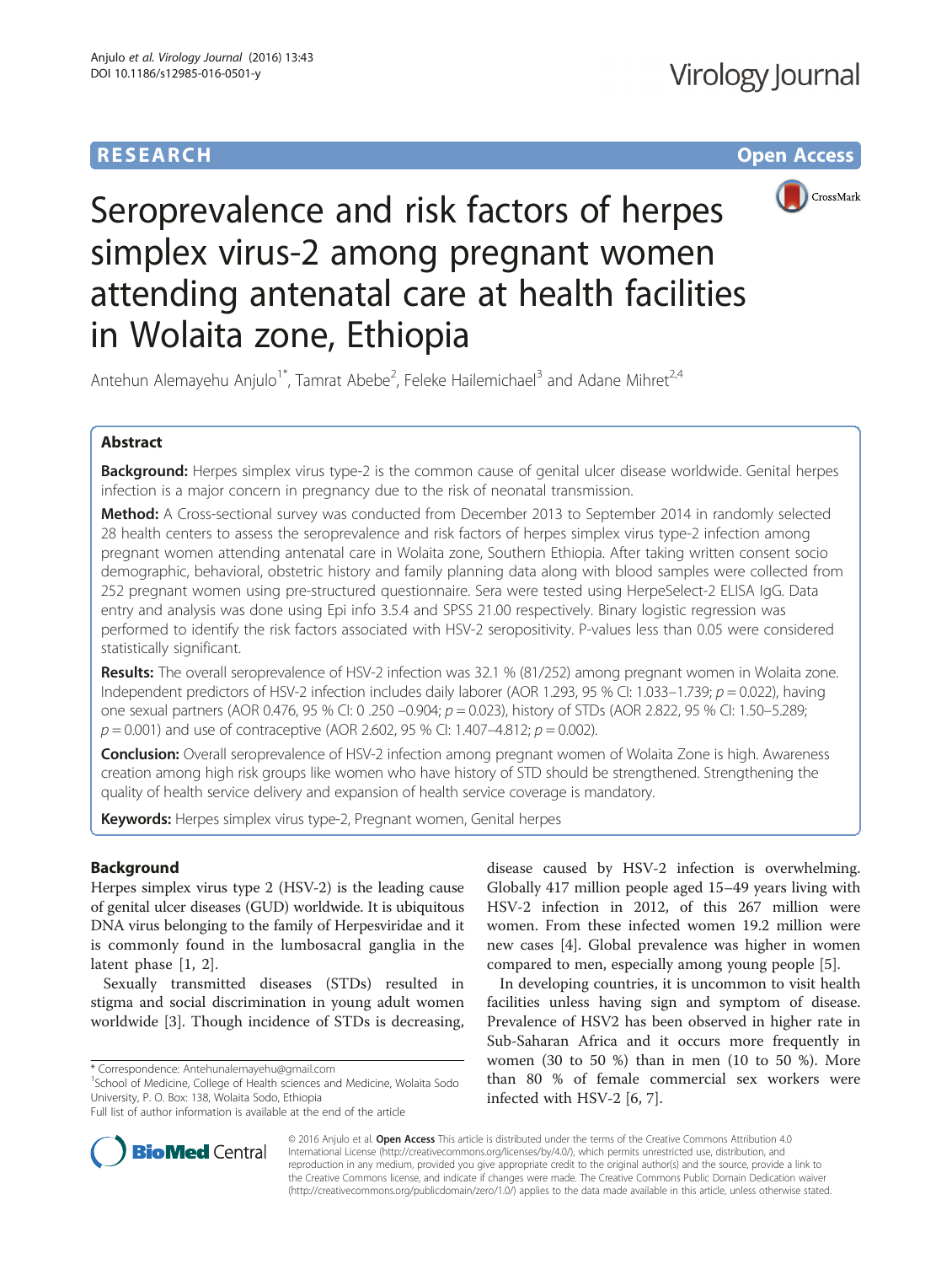Neonatal herpes is devastating disease with a 20 % overall mortality; more than 50 % of affected infants have moderate or more severe neurological impairment. Approximately 90 % of all neonatal herpes infections are transmitted during delivery and at least 5 % transmitted in utero. HSV-2 is implicated in more than half (55 %) of neonatal herpes infections [[8\]](#page-6-0). When primary HSV infection occurs during late pregnancy there is not adequate time to produce antibodies before give birth to suppress viral replication. So that the risk of neonatal infection varies from 30 to 50 % if infection is acquired in the late pregnancy but it is around 1 % in the early pregnancy [[9\]](#page-6-0).

Recurrent infection is the common character of HSV-2 infection. It favors HIV transmission by disrupting the mucosal barrier and inflammatory changes, which increases recruitment of HIV target cells to the ulcer. Studies indicated that HIV acquisition increased 2 to 4 fold [[10](#page-6-0), [11\]](#page-6-0). HSV-2 prevalence is also higher among HIVinfected women; study conducted in Central African Republic showed that HSV-2 antibody prevalence is 91 %. HIV co-infected pregnant women who have clinical genital herpes during pregnancy increases the risk of HIV infection to their infants [\[12](#page-6-0)].

HSV-2 infection can be contracted by having sex with infected persons and vertically from mother to foetus/ neonates. The first time infection of the mother at third trimester may lead foetus to severe illness and associated with virus transmission from mother to foetus/newborn because of lacking of preexisting antibody [\[1](#page-6-0)].

Infections caused by HSV-2 have a higher rate of reactivation. Periodic reactivation from latency is possible and leads to viral shedding from the site of the initial infection. Antiviral therapy does not eradicate latent virus [[13](#page-6-0), [14\]](#page-6-0).

Individuals infected with HSV-2 are usually asymptomatic but able to transmit the virus to the new born baby. Due to the risk of neonatal transmission assessment of pregnant women sero status is indispensable to treat mother and to make safe new born baby parallel. In addition to that it helps to know the burden of HSV type-2 infection.

The present study aimed to assess the sero prevalence of HSV-2 and associated risk factors among pregnant women attending antenatal care (ANC) in Wolaita zone, Southern Ethiopia, using type specific HSV-2 antibody assay; its structural glycoprotein G (gG-1 in HSV-1 and gG-2 in HSV-2) used to elicit type-specific response [[15\]](#page-6-0).

## Methods

#### Study area and population

The study was an institution based cross-sectional study conducted from December 2013 to September 2014 in selected health centers in Wolaita Zone, Ethiopia. A total of 252 pregnant women attending antenatal clinics (ANCs) in 28 health centers representing the general population were enrolled in the study. Health centers were stratified based on the place: urban and rural. Selection of health centers were made using simple random sampling method; six from 15 urban health centers and 22 from 55 rural health centers proportionally. Systematically nine study subjects were taken from each selected health center; every seventh client from all pregnant women who seek ANC in selected institution.

## Data and specimen collection

Socio demographic, behavioral, obstetric history and family planning data were collected using pre-structured questionnaire from each participant. Aseptically 5 ml blood was collected using BD Vacutainer blood collection tube.

#### Specimen processing

Blood samples were allowed to clot at room temperature prior to centrifugation for 30 min. Serum was separated and transferred to a tightly closing cryo tube vials for storage at −20 °C until further processing. Serum specimens were screened for HSV-2 infection using Herpe Select 2 ELISA IgG test kit (Focus Diagnostics).

Focus Diagnostics' HerpeSelect 2 ELISA IgG test kit coated with recombinant gG-2 antigen (molecular weight of 80 to 110 kilodaltons) was used for the qualitative detection of human IgG class antibody to HSV-2 [[15\]](#page-6-0).

Controls were used to monitor for substantial reagent failure. Vial of human serum with IgG used as positive control which helps to assures reagent functionality and vial of human serum without IgG used as negative control.

## Enzyme linked immune sorbent assay (ELISA)

One hundred milliliter diluted serum samples and controls were incubated in the wells for 1 h at room temperature after covering plates with sealing tape to allow specific antibody present in the samples to react with the antigen. Nonspecific reactants were removed by washing 3× with wash buffer solution and 100 ml peroxidase-conjugated anti-human IgG was added and incubated for 30 min at room temperature. Excess conjugate was removed by washing 3× with wash buffer. 100 ml Enzyme substrate and chromogen was added, and the color was allowed to develop by incubating for 10 min at room temperature. After adding 100 ml Stop Reagent, the resultant color change was quantified by a spectrophotometric reading of optical density (OD) at a wavelength of 450 nm. Sample OD readings were compared with reference cut-off OD readings to determine results.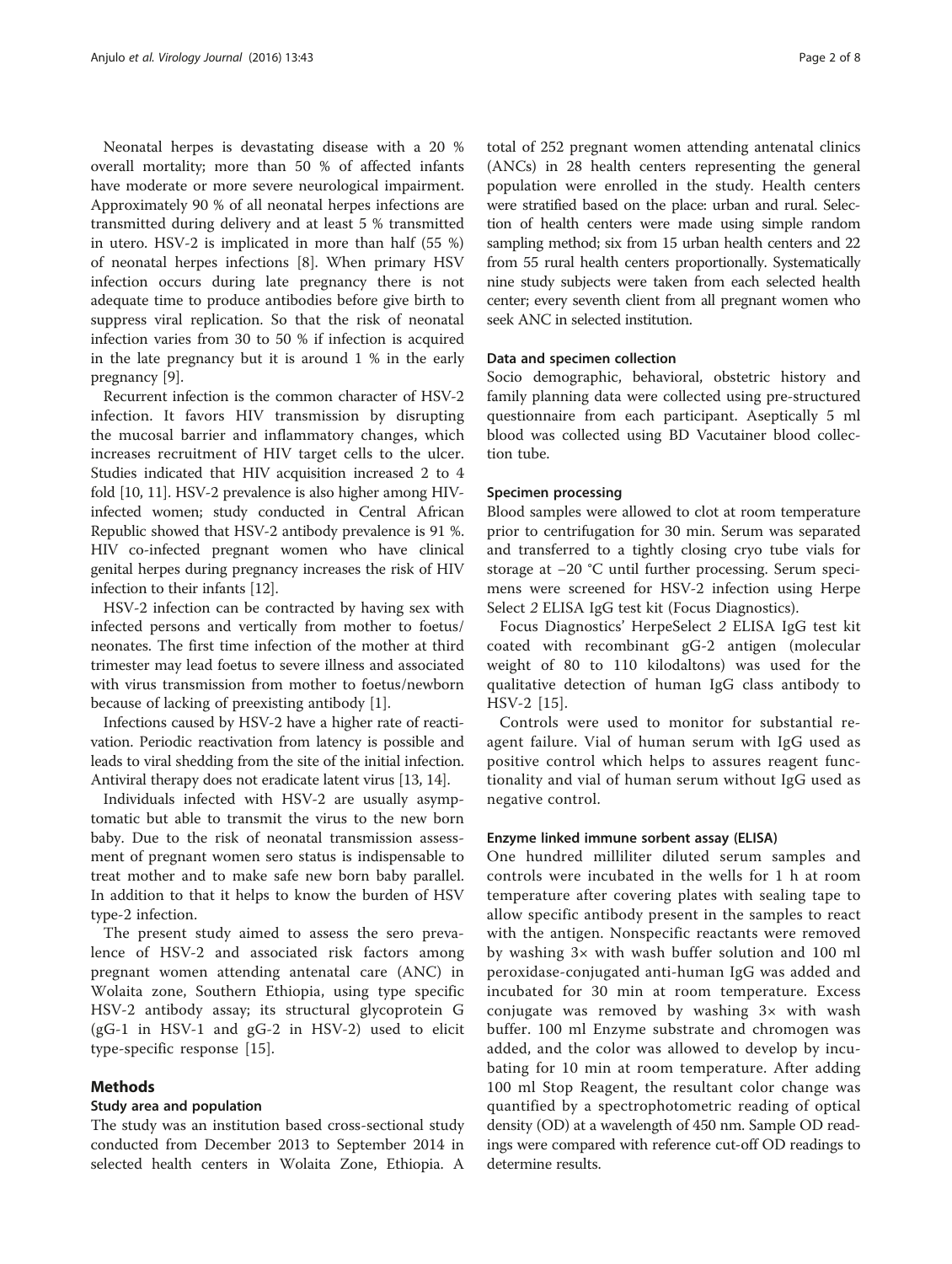<span id="page-2-0"></span>The cut-off value used to determine a positive test on this kit was greater than1.10. Index value "less than and equal to 1.10 and greater than and equal to 0.9" were considered as equivocal and index values below 0.9 were considered as negative.

To ensure quality each plate run included the cut-off calibrator and all three controls and the result was as the following.

- The mean value for the cut-off calibrator wells was  $0.411$  OD units.
- The High Positive Control index value was 3.82.
- The Low Positive Control index value was 1.9.
- The Negative Control index value was 0.6.

Index values = Sample optical density/the mean of the Cutoff Calibrator [\[15\]](#page-6-0).

#### Data entry and analysis

Socio demographic and behavioral data entry and analysis was done using Epi info 3.5.4 and SPSS 21.00 version statistical software respectively. Multivariable regression was used to adjust or control the possible confounding factors and to identify risk factors of HSV2 seroprevalence. The cut point for Statistical significance was  $P < 0.05$ .

#### Ethical statement

The study was approved by Ethics and Review Committee of Department of Microbiology, Immunology and Parasitology, School of Medicine Addis Ababa University with protocol number 2/T/2013. Letter of support was obtained from Wolaita Zone Health department. All women who tested positive were communicated their results with the attending health professional and Acyclovir was given. Written consent was obtained from study participants in order to collect different data including biological specimen.

### Results

#### Socio demographic characteristics and personal behavior

From all pregnant women who visited ANC during the study period, 252 pregnant women provided the required data and blood samples giving the response rate 100 %. The mean age of the study participants was 24.15 years  $(SD \pm 4.93)$  and ranged from 15 to 40 years. Majority 170(67.4 %) of the study participants were aged between 20 and 29 years and were Christians 250 (99.2 %). Almost all pregnant women 245(97.2 %) were married. Majority of the study participants were from Wolaita ethnic group, which accounts 221(87.7 %) (Table 1).

Almost half of the study participants 133(52.8 %) started first sexual intercourse between age 15 and 19 years. From the study participants, 96(38.1 %) had

| SNNPR, Ethiopia, 2014 | and personal behavior variables in Wolaita zone health centers, |                   |           |  |
|-----------------------|-----------------------------------------------------------------|-------------------|-----------|--|
| Variables             |                                                                 | HSV-2 sero status |           |  |
|                       | Negative (%)                                                    | Positive (%)      |           |  |
| Age                   |                                                                 |                   |           |  |
| $15 - 19$             | 23(9.1)                                                         | 17(6.7)           | 40(15.9)  |  |
| $20 - 24$             | 65(25.8)                                                        | 21(8.3)           | 86 (34.1) |  |
| $25 - 29$             | 54(21.4)                                                        | 30(11.9)          | 84(33.3)  |  |
| $> = 30$              | 29(11.5)                                                        | 13(5.2)           | 42(16.7)  |  |
| Religion              |                                                                 |                   |           |  |
| Orthodox              | 51(20.2)                                                        | 23(9.1)           | 74(29.4)  |  |
| Protestant            | 117(46.4)                                                       | 58(23)            | 175(69.4) |  |
| Catholic              | 1(0.4)                                                          |                   | 1(0.4)    |  |
| Muslim                | 2(0.8)                                                          |                   | 2(0.8)    |  |
| Marital status        |                                                                 |                   |           |  |
| Married               | 166(65.9)                                                       | 79(31.3)          | 245(97.2) |  |
| Single                | 3(1.2)                                                          | 2(0.8)            | 5(2)      |  |
| Divorce               | 1(0.4)                                                          |                   | 1(0.4)    |  |
| Widowed               | 1(0.4)                                                          |                   | 1(0.4)    |  |
| Ethnicity             |                                                                 |                   |           |  |
| Wolaita               | 151(59.9)                                                       | 70(27.8)          | 221(87.7) |  |
| Gurage                | 6(2.4)                                                          | 2(0.8)            | 8(3.2)    |  |

Kenbata 1(0.4) 2(0.8) 3(1.2) Hadya 1(0.4) 0 1(0.4) Amara 4(1.6) 4(1.6) 4(1.6) 8(3.2) Oromo 3(1.2) 0 3(1.2) Tigre  $5(2)$   $3(1.2)$   $8(3.2)$ 

Gov. employee 17(6.7) 10(4) 27(10.7) House wife 98(38.9) 44(17.5) 142(56.3) Merchant 21(8.3) 18(7.1) 39(15.5) Daily laborer 35(13.9) 9(3.6) 44(17.5)

Illiterate 22(8.7) 9(3.6) 31(12.3) Grade 1–4 27(10.7) 15(6) 42(16.7) Grade 5–8 45(17.9) 24(9.5) 69(27.4) Grade 9-12 49(19.4) 15(6) 64(25.4) Above Grade 12 28(11.1) 18(7.1) 46(18.3)

No 158(62.7) 73(29) 231(91.7) Yes 13(5.2) 8(3.2) 21(8.3)

No 170(67.5) 81(32.1) 251(99.6) Yes 1(0.4) 1(0.4)

Occupation

Educational status

Alcohol consumption

Cigarette smoking

| <b>Table 1</b> Distribution of ANC attendants by socio demographic<br>and personal behavior variables in Wolaita zone health centers,<br>SNNPR, Ethiopia, 2014 |                   |              |           |  |  |  |
|----------------------------------------------------------------------------------------------------------------------------------------------------------------|-------------------|--------------|-----------|--|--|--|
| Variables                                                                                                                                                      | HSV-2 sero status |              | Total (%) |  |  |  |
|                                                                                                                                                                | Negative (%)      | Positive (%) |           |  |  |  |
| Age                                                                                                                                                            |                   |              |           |  |  |  |
| $15 - 19$                                                                                                                                                      | 23(9.1)           | 17(6.7)      | 40(15.9)  |  |  |  |
| 20.21                                                                                                                                                          | $CFT$ $T$ $T$ $T$ | 21(0, 2)     | 0<1211    |  |  |  |

| y socio demographic<br>i zone health centers, |  |
|-----------------------------------------------|--|
| Total (%)                                     |  |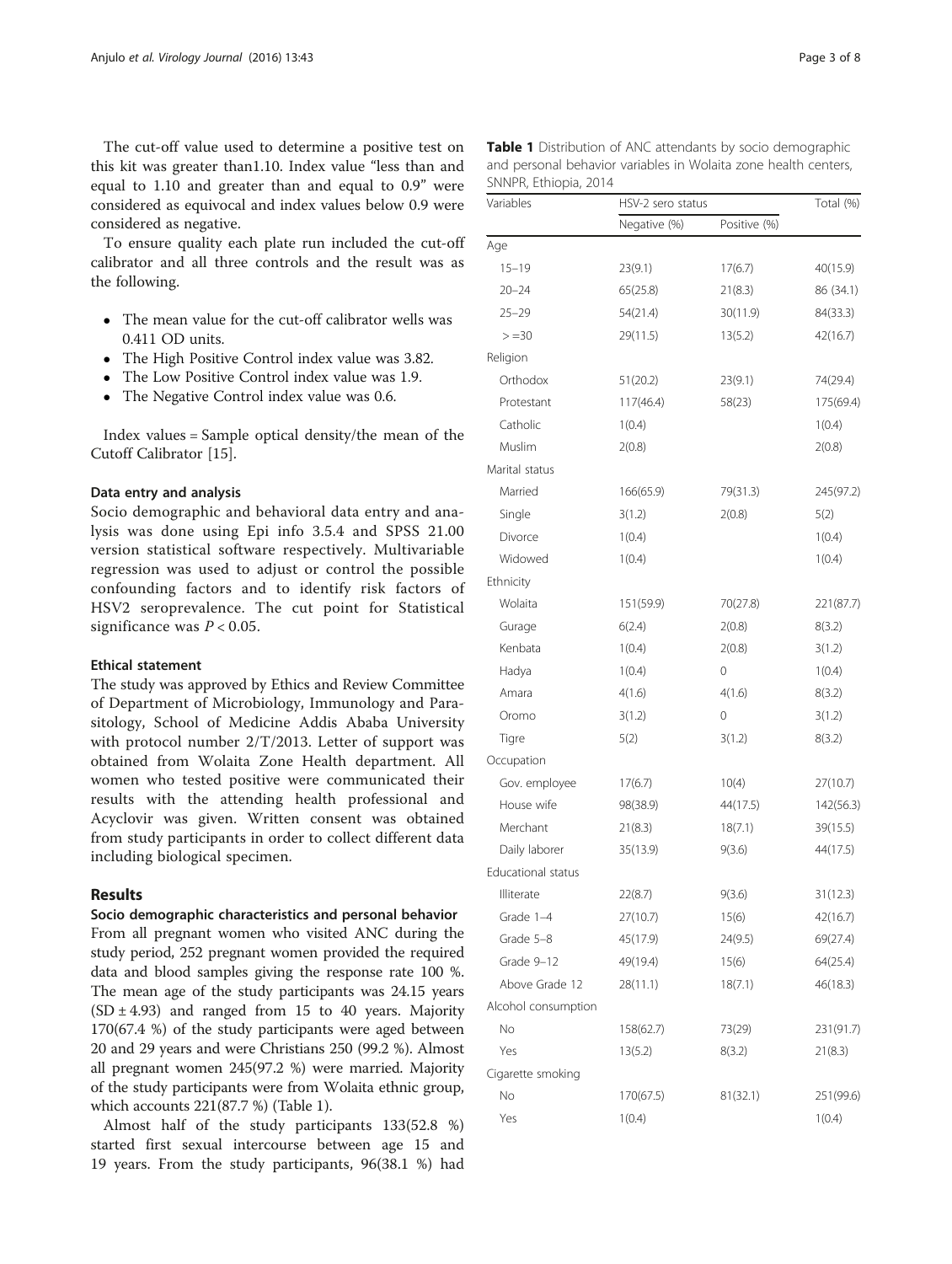| Age at first sex. Intercourse   |           |          |           |
|---------------------------------|-----------|----------|-----------|
| $15 - 19$                       | 83(32.9)  | 50(19.8) | 133(52.8) |
| $20 - 24$                       | 82(32.5)  | 25(9.9)  | 107(42.5) |
| $25 - 29$                       | 6(2.4)    | 6(2.4)   | 12(4.8)   |
| Life time No of sex. Partners   |           |          |           |
| 1                               | 94(37.3)  | 62(24.6) | 156(61.9) |
| $> = 2$                         | 77(30.6)  | 19(7.5)  | 96(38.1)  |
| Sex partner now                 |           |          |           |
| No                              | 4(1.6)    | 3(1.2)   | 7(2.8)    |
| Yes, regular                    | 165(65.5) | 76(30.2) | 241(95.6) |
| Yes, occasional                 | 2(0.8)    | 2(0.8)   | 4(1.6)    |
| No of sex. partner last 6 month |           |          |           |
| 1                               | 167(66.3) | 80(31.7) | 247(98)   |
| $> = 2$                         | 4(1.6)    | 1(0.4)   | 5(2)      |
| History of STD                  |           |          |           |
| Yes                             | 82(32.5)  | 59(23.4) | 141(56)   |
| No                              | 89(35.3)  | 22(8.7)  | 111(44)   |

Table 1 Distribution of ANC attendants by socio demographic and personal behavior variables in Wolaita zone health centers, SNNPR, Ethiopia, 2014 (Continued)

two or more sexual partners throughout their lifetimes. Five (2 %) of total population had sex with two or more sexual partners in the last 6 months and had new or non-steady sexual partners. One hundred and forty one (56 %) study participants had history of STD. Among the study participants, only 21 (8.3 %) and 1(0.4 %) consume alcohol and smoke cigarette respectively. During the study period, 89(35.3 %) study participants got Provider Initiated Testing and Counseling service (PITC) and 1(1.1 %) was positive for HIV (Table [1](#page-2-0)).

## Obstetric history and family planning

In terms of obstetric history, majority of the study participants 187(74.2 %) were at age greater than or equal to 18 years at first pregnancy and the rest were less than 18 years. From all study participants, majority 145(57.5 %) had more than three children. The median gestation week of the participants was 28 weeks and ranged from 4 to 40 weeks  $(SD \pm 7.775)$ , majority of study subjects, 141(56 %) had 20–28 weeks gestational period.

Among all study participants, only 30(11.9 %) had history of abortion. With regard to contraceptive, 141 (56 %) had been using contraceptive before being pregnant. In the present study, HSV-2 was high among pregnant women whose age were greater than or equal to 18 years at first pregnancy, mother having "no birth-2" children, gestational weeks between 20 and 28 weeks, women who had no history of abortion and used contraceptive which accounts 54(66.6), 38(46.9),44(54.3), 71(87.6) and 59(72.8 %) respectively (Table 2).

|                | Table 2 Distribution of ANC attendants by Obstetric history |  |
|----------------|-------------------------------------------------------------|--|
|                | and family planning in Wolaita Zone health centers, SNNPR,  |  |
| Ethiopia, 2014 |                                                             |  |

| Variables                        | HSV-2 sero status |              |           |  |
|----------------------------------|-------------------|--------------|-----------|--|
|                                  | Negative (%)      | Positive (%) |           |  |
| Age at 1 <sup>st</sup> pregnancy |                   |              |           |  |
| < 18                             | 38(15.1)          | 27(10.7)     | 65(25.8)  |  |
| $> = 18$                         | 133(52.8)         | 54(21.4)     | 187(74.2) |  |
| No of child                      |                   |              |           |  |
| $0 - 2$                          | 69(27.4)          | 38(15.1)     | 107(42.5) |  |
| $3 - 5$                          | 65(25.8)          | 23(9.1)      | 88(34.9)  |  |
| > 5                              | 37(14.7)          | 20(7.9)      | 57(22.6)  |  |
| Gestational wks                  |                   |              |           |  |
| < 20                             | 9(3.6)            | 6(2.4)       | 15(6)     |  |
| $20 - 28$                        | 97(38.5)          | 44(17.5)     | 141(56)   |  |
| > 28                             | 65(25.8)          | 31(12.3)     | 96(38.1)  |  |
| Abortion                         |                   |              |           |  |
| Yes                              | 20(7.9)           | 10(4)        | 30(11.9)  |  |
| <b>No</b>                        | 151(59.9)         | 71(28.2)     | 222(88.1) |  |
| Used contraceptive               |                   |              |           |  |
| Yes                              | 82(32.5)          | 59(23.4)     | 141(56)   |  |
| No                               | 89(35.3)          | 22(8.7)      | 111(44)   |  |

## HSV-2 seroprevalence and risk factors

The overall seroprevalence of HSV-2 infection in Wolaita Zone, Ethiopia was 32.1 % (81/252) among pregnant women. Independent predictors of HSV-2 infection includes daily laborer (AOR 1.293, 95 % CI: 1.033– 1.739;  $p = 0.022$ ), having one sexual partners (AOR 0.476, 95 % CI: 0 .250 –0.904;  $p = 0.023$ ), history of STDs (AOR 2.822, 95 % CI: 1.50–5.289;  $p = 0.001$ ) and use of contraceptive (AOR 2.602, 95 % CI: 1.407–4.812;  $p = 0.002$ ), these variables were used to form multivariable logistic regression analysis (Table [3](#page-4-0)). The cut point for Statistical significance was  $P < 0.05$ .

Multivariable logistic regression analysis revealed that daily laborers were 1.29 times likely to be positive for HSV-2 than merchants  $(P = 0.022, AOR 0.293,$ 95 % CI: 0.103–0.839), and having one sexual partners were 52.4 % less likely to be positive than having two or more sexual partner  $(p = 0.023, AOR0.476,$ 95 % CI: 0 .250 –0.904).

The seroprevalence of HSV-2 was 2.8 times higher among Women who had a history of STD  $(p = 0.001,$ AOR 2.822, 95 % CI: 1.50–5.289) and in contraceptive users it was 2.6 times high  $(p = 0.002, AOR)$ 2.602, 95 % CI: 1.407–4.812). However, the association of age at first sex disappeared in the multivariate analysis (Table [4](#page-5-0)).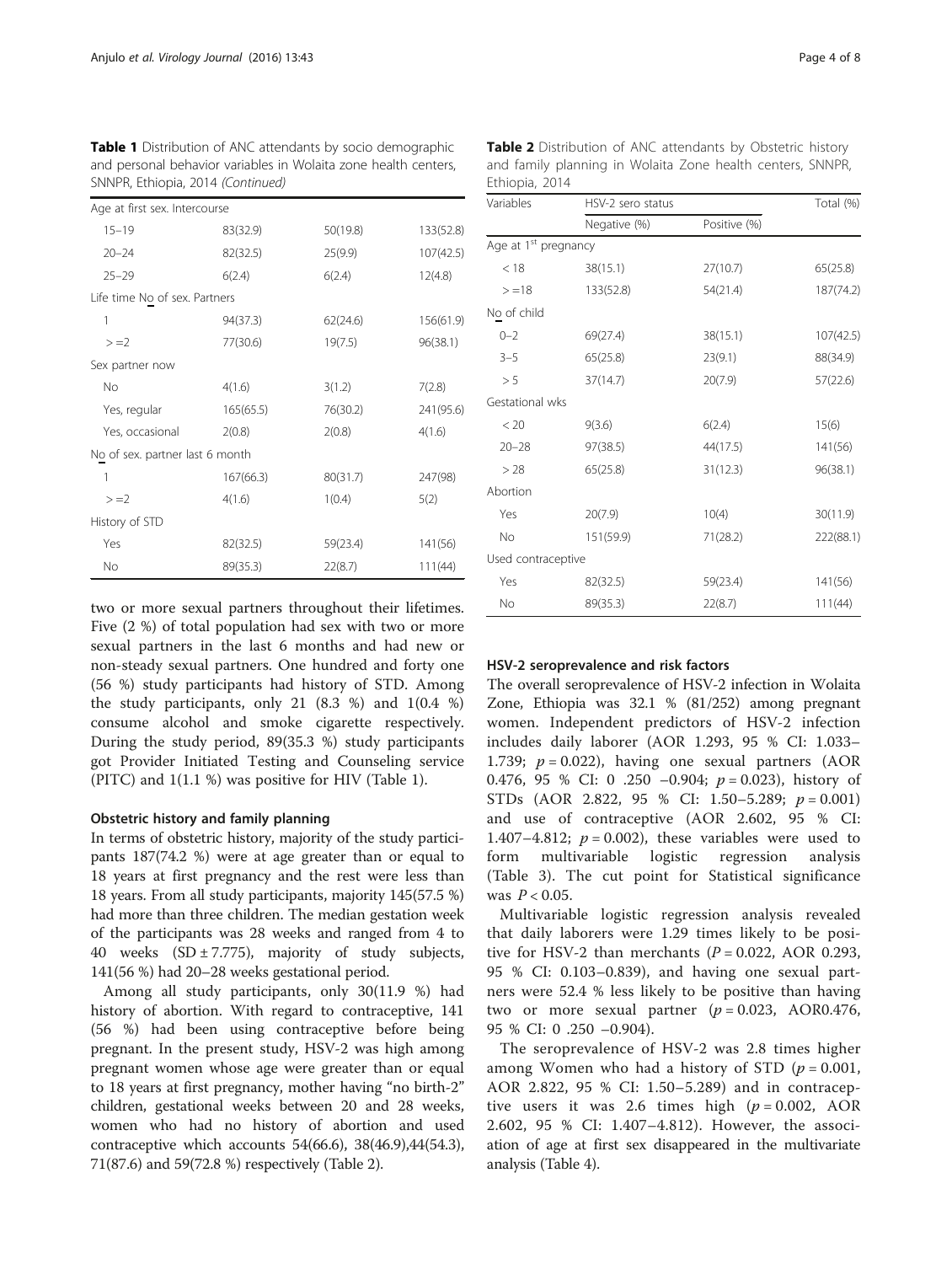| Variables                              | HSV-2 sero status | COR          |                |       | 95 % C.I. for COR |       |
|----------------------------------------|-------------------|--------------|----------------|-------|-------------------|-------|
|                                        | Negative (%)      | Positive (%) |                | Lower | Upper             |       |
| Age                                    |                   |              |                |       |                   |       |
| $> = 30$ year                          | 29(11.5)          | 13(5.2)      | $\mathbf{1}$   |       |                   |       |
| 15-19 years                            | 23(9.1)           | 17(6.7)      | 1.649          | 0.666 | 4.080             | 0.279 |
| 20-24 years                            | 65(25.8)          | 21(8.3)      | 0.721          | 0.318 | 1.634             | 0.433 |
| 25-29 years                            | 54(21.4)          | 30(11.9)     | 1.239          | 0.561 | 2.736             | 0.595 |
| Educational level                      |                   |              |                |       |                   |       |
| Above grade 12                         | 28(11.1)          | 18(7.1)      | $\mathbf{1}$   |       |                   |       |
| Illiterate                             | 22(8.7)           | 9(3.6)       | 0.636          | 0.240 | 1.688             | 0.364 |
| Grade 1-4                              | 27(10.7)          | 15(6)        | 0.864          | 0.364 | 2.053             | 0.741 |
| Grade 5-8                              | 45(17.9)          | 24(9.5)      | 0.830          | 0.383 | 1.795             | 0.635 |
| Grade 9-12                             | 49(19.4)          | 15(6)        | 0.476          | 0.208 | 1.090             | 0.079 |
| Occupation                             |                   |              |                |       |                   |       |
| Merchant                               | 21(8.3)           | 18(7.1)      | $\mathbf{1}$   |       |                   |       |
| Gov.employee                           | 17(6.7)           | 10(4)        | 0.686          | 0.252 | 1.872             | 0.462 |
| Housewife                              | 98(38.9)          | 44(17.5)     | 0.524          | 0.254 | 1.079             | 0.080 |
| <sup>a</sup> Daily labours             | 35(13.9)          | 9(3.6)       | 2.410          | 1.114 | 3.788             | 0.015 |
| 1 <sup>st</sup> sexual intercourse age |                   |              |                |       |                   |       |
| <sup>a</sup> 25-29 years               | 6(2.4)            | 6(2.4)       | $\mathbf{1}$   |       |                   | 0.028 |
| 15-19 years                            | 83(32.9)          | 50(19.8)     | 0.602          | 0.184 | 1.970             | 0.402 |
| 20-24 years                            | 82(32.5)          | 25(9.9)      | 0.305          | 0.090 | 1.030             | 0.056 |
| Life time no of sex. partner           |                   |              |                |       |                   |       |
| $\mathbf{1}$                           | 94(37.3)          | 62(24.6)     | 0.374          | 0.206 | 0.679             | 0.001 |
| a > 2                                  | 77(30.6)          | 19(7.5)      | $\mathbf{1}$   |       |                   |       |
| STI symptoms                           |                   |              |                |       |                   |       |
| no                                     | 89(35.3)          | 22(8.7)      | $\mathbf{1}$   |       |                   |       |
| <sup>a</sup> yes                       | 82(32.5)          | 59(23.4)     | 2.911          | 1.639 | 5.169             | 0.000 |
| Gestation wks                          |                   |              |                |       |                   |       |
| > 28 weeks                             | 65(25.8)          | 31(12.3)     | $\mathbf{1}$   |       |                   |       |
| < 20 week                              | 9(3.6)            | 6(2.4)       | 1.398          | 0.457 | 4.276             | 0.557 |
| 20-28weeks                             | 97(38.5)          | 44(17.5)     | 0.951          | 0.545 | 1.660             | 0.860 |
| Age at 1 <sup>st</sup> pregnancy       |                   |              |                |       |                   |       |
| $> = 18$ years                         | 133(52.8)         | 54(21.4)     | $\mathbf{1}$   |       |                   |       |
| $<$ 18 years                           | 38(15.1)          | 27(10.7)     | 1.750          | 0.974 | 3.144             | 0.061 |
| Contraceptive                          |                   |              |                |       |                   |       |
| No                                     | 89(35.3)          | 22(8.7)      | $\overline{1}$ |       |                   |       |
| <sup>a</sup> Yes                       | 82(32.5)          | 59(23.4)     | 2.911          | 1.639 | 5.169             | 0.000 |
| No of child                            |                   |              |                |       |                   |       |
| $> 5$                                  | 37(14.7)          | 20(7.9)      | $\mathbf{1}$   |       |                   |       |
| $0 - 2$                                | 69(27.4)          | 38(15.1)     | 1.019          | 0.520 | 1.997             | 0.957 |
| $3 - 5$                                | 65(25.8)          | 23(9.1)      | 0.655          | 0.318 | 1.348             | 0.250 |

<span id="page-4-0"></span>Table 3 Bi variable models of factors associated with HSV-2 prevalence among pregnant women attending ANC in Wolaita zone health centers, SNNPR, Ethiopia, 2014

<sup>a</sup>Statistical significant association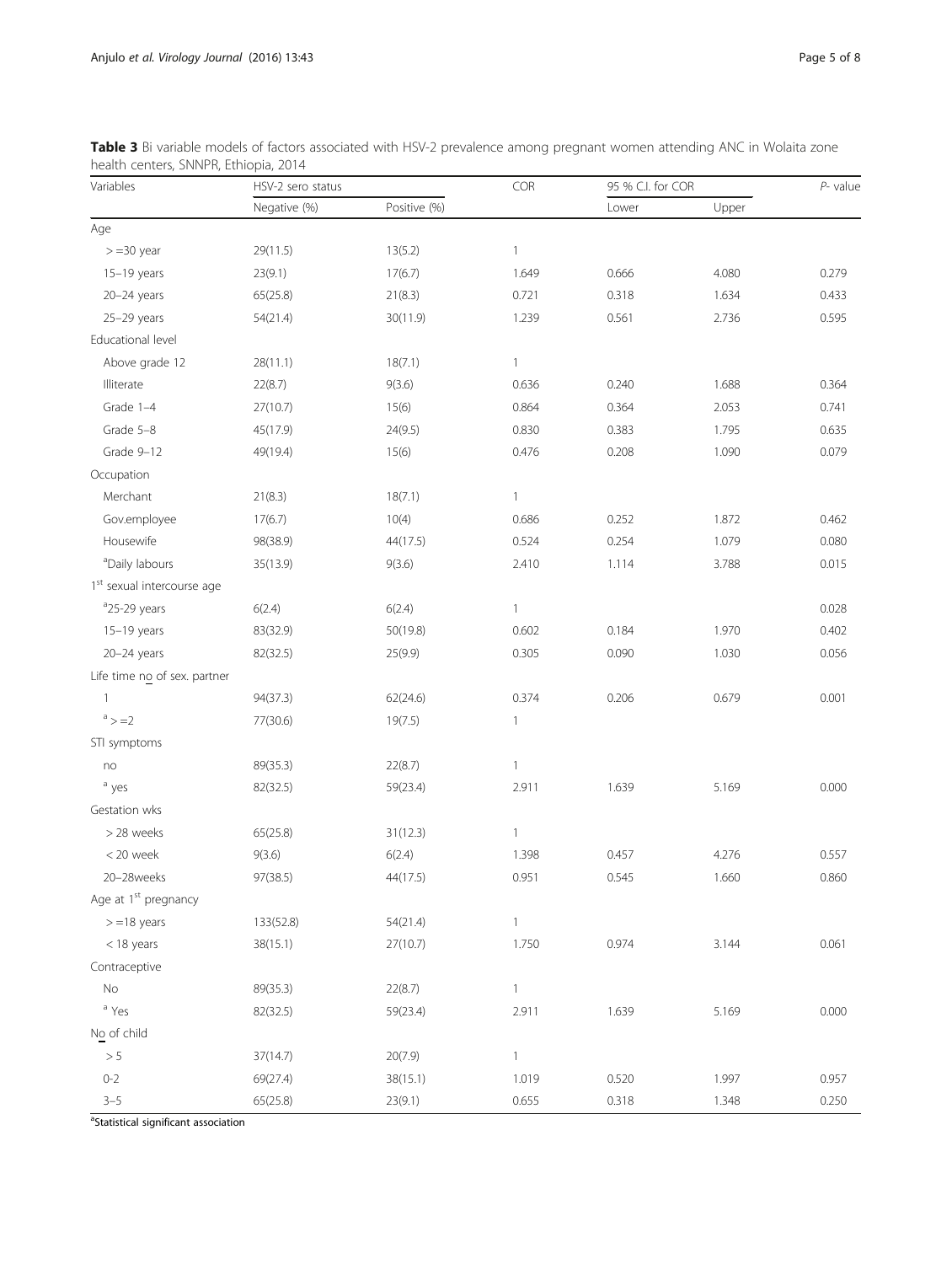| Variables                              | HSV-2 sero status |              |       | 95 % C.I. for AOR |       | $P$ -value |
|----------------------------------------|-------------------|--------------|-------|-------------------|-------|------------|
|                                        | Negative (%)      | Positive (%) |       | Lower             | Upper |            |
| Occupation                             |                   |              |       |                   |       |            |
| Merchant                               | 21(8.3)           | 18(7.1)      |       |                   |       |            |
| Gov. employee                          | 17(6.7)           | 10(4)        | 0.686 | 0.209             | 2.254 | 0.535      |
| Housewife                              | 98(38.9)          | 44(17.5)     | 0.593 | 0.262             | 1.341 | 0.210      |
| <sup>a</sup> Daily labours             | 35(13.9)          | 9(3.6)       | 1.293 | 1.033             | 1.739 | 0.022      |
| 1 <sup>st</sup> sexual intercourse age |                   |              |       |                   |       |            |
| $25-29$ years                          | 6(2.4)            | 6(2.4)       | 1     |                   |       |            |
| $15-19$ years                          | 83(32.9)          | 50(19.8)     | 0.704 | 0.170             | 2.917 | 0.628      |
| 20-24 years                            | 82(32.5)          | 25(9.9)      | 0.339 | 0.080             | 1.433 | 0.141      |
| Life time no of sex. partner           |                   |              |       |                   |       |            |
| a <sub>1</sub>                         | 94(37.3)          | 62(24.6)     | 0.476 | 0.250             | 0.904 | 0.023      |
| STI symptoms                           |                   |              |       |                   |       |            |
| a <sub>yes</sub>                       | 82(32.5)          | 59(23.4)     | 2.822 | 1.50              | 5.289 | 0.001      |
| Contraceptive                          |                   |              |       |                   |       |            |
| a <sub>yes</sub>                       | 82(32.5)          | 59(23.4)     | 2.602 | 1.407             | 4.812 | 0.002      |

<span id="page-5-0"></span>Table 4 Multivariable models of factors associated with HSV-2 prevalence among pregnant women attending ANC in Wolaita zone health centers, SNNPR, Ethiopia, 2014

<sup>a</sup>Statistical significant association

#### **Discussion**

In this study we found that 32.1 % (81/252) overall sero prevalence of HSV-2 among pregnant women attending antenatal care; which was higher as compared to studies done in a similar study population in different countries, in USA 22 %, 7.6 % in Italy,14.5 % in Australia, 8.7 % in Northeast India and 20.7 % in a rural area of Tanzania [\[16](#page-6-0)–[20](#page-7-0)].

The higher prevalence in our study might be due to various factors. First, the prevalence of HSV-2 might be high among the general population especially in men. Financial constraints might be the second factor as it was difficult to cover screening cost in our country and simultaneously creating awareness. For example, there were no laboratory materials in the health centers to screen HSV-2 in our country. Educational status might be the other factor where majority of women in reference countries had better educational status than in Ethiopia. Place of residence might have also played an important role. The present study was done in southern part of Ethiopia where we included many health centers from rural areas. The areas had poor health facility, lack of transportation to health facility and lack of health information might play important role to increase the prevalence.

But the prevalence was lower from a study done in Zimbabwe amongst women of childbearing age at high risk group, which was 49.1 % [\[21\]](#page-7-0). This difference could be due to the difference in the study group where we were not focused only on high risk group. However, the study done in Zimbabwe encompassed high risk group women.

Daily laborers had higher HSV-2 prevalence, and they were 1.293 times more likely to be positive than Merchant. This is in line with a study done in different countries [\[22](#page-7-0), [23\]](#page-7-0). This might be due to the fact that women were working in high risk settings, like selling coffee, tea and bread on the street, and waitress in bars and this working environment might increase the risk to exposure to multiple sexual partners.

Significant association was observed in the crude analysis among participants who started first sexual intercourse between age 25–29 years ( $p = 0.028$ ). However, this association was lost in the multivariate analysis after controlling occupation, life time number of sexual partner, STI symptoms and contraceptive use.

Significant increase for the risk of acquiring HSV-2 infection was observed for women who had multiple sexual partners, compared with women who had single sexual partner  $(P = 0.001)$ . It was similar with many studies conducted in Zimbabwe, USA, North East India and Tanzania [[2,](#page-6-0) [19](#page-7-0)–[21](#page-7-0)]. This might be due to increased frequency of exposure to risky sexual intercourse.

When we see history of STD, strong association was observed among participants who had STI symptoms, compared with women who mentioned never encountered STI symptoms ( $p = 0.00$ ). This is similar with a study conducted in Mexico which showed significant associations in the crude analysis among participants who had gonorrhea  $(OR = 1.7,$ 95 % CI: 1.1–3.0) and those individuals who tested positive for exposure to T. *pallidum* (OR = 2.8, 95 %)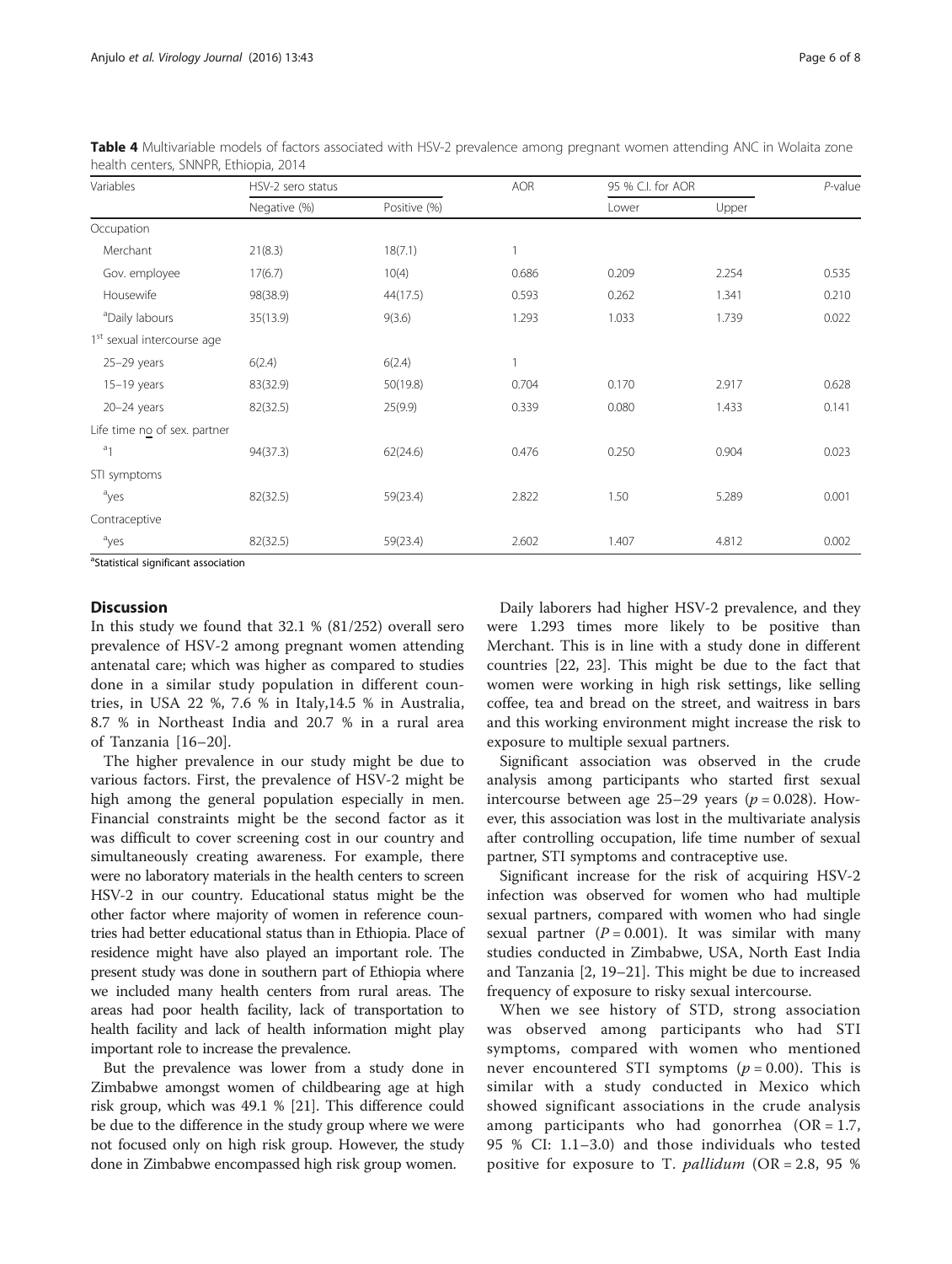<span id="page-6-0"></span>CI: 1.7–5.0) [[23\]](#page-7-0). This might be due to disrupted mucosal barrier and inflammatory change.

When we see the association between HSV-2 and hormonal contraceptive users, women who ever used hormonal contraceptive in their life time had strong association with the risk of acquiring HSV-2, compared with never used contraceptive before  $(p = 0.000)$ . It is the same with a study in Mozambique, Beira where hormonal contraceptive users had higher risk in acquiring HSV-2 AOR 1.92 (CI: 1.16–3.19, P = 0.012) [\[24](#page-7-0)]. This might be because of either they have had sex frequently with infected individuals or immune suppression. Cellmediated immunity, which is important for control of viral infections, is depressed by both estrogen and During pregnancy, serum estradiol and progesterone concentrations increase steadily, ultimately reaching levels that are 10 to 100 fold higher than those occurring during normal menstrual cycling [\[25](#page-7-0)].

The present study confirmed that HSV-2 prevalence among pregnant women attending antenatal care in Wolaita zone health center was high and this might increase risk of neonatal transmission. A study in Italian pregnant women showed that 3 % women acquired HSV infection during pregnancy. In USA 2 % pregnant women and 2.6 % in Norway acquired the infection close to term and placing their newborn at risk for herpes infection during delivery. The risk of infection varies from 30 to 50 % during late pregnancy however it is 1 % in early pregnancy [9, [26, 27\]](#page-7-0).

## Conclusion and recommendation

In the present study the Sero-prevalence of HSV-2 among pregnant women was high. Being daily laborer, having two or more sexual partners, history of STD and using hormonal contraceptive were independent predictors for HSV-2 sero-prevalence. The risk of neonatal transmission could be high because of high seroprevalence among pregnant women. Women who have history of STD should be tested and treated early. Health campaigns among women should promote condom use; bring behavioral change and introduction of STI screening. Strengthen the quality of health service delivery and expand health service coverage. To access STD clinics minister of health needs to work without any reservation.

#### Competing interest

There were no financial, personal, or professional competing interests influenced this paper.

#### Authors' contributions

AA involved in conception, designing the study, writing proposal, analysis, interpretation of data and manuscript writing. TA and AM were involved on proposal writing, analysis and interpretation of data and manuscript writing. FH were involved in designing the study and manuscript writing. All authors agreed to be accountable for all aspects of the work. All authors read and approved the final manuscript.

#### Acknowledgment

We would like to pass our gratitude and appreciations to Addis Ababa University for their support to use their laboratory. We are also grateful to Wolaita zone health department and Wolaita Sodo University for their cooperation.

#### Author details

<sup>1</sup>School of Medicine, College of Health sciences and Medicine, Wolaita Sodo University, P. O. Box: 138, Wolaita Sodo, Ethiopia. <sup>2</sup>Department of Microbiology, Immunology and Parasitology, College of Health Sciences, Faculty of Medicine, Addis Ababa University, Addis Ababa, Ethiopia. <sup>3</sup>School of Public Health, College of Health sciences and Medicine, Wolaita Sodo University, P. O. Box: 138, Wolaita Sodo, Ethiopia. <sup>4</sup>Armauer Hansen Research Institute, Addis Ababa, Ethiopia.

#### Received: 22 January 2016 Accepted: 11 March 2016 Published online: 15 March 2016

#### References

- 1. Gupta R, Warren T, Wald A. Genital herpes. Lancet. 2007;370(9605):2127–37.
- 2. Xu F, Sternberg MR, Kottiri BJ, McQuillan GM, Lee FK, Nahmias AJ, Berman SM, Markowitz LE. Trends in herpes simplex virus type 1 and type 2 seroprevalence in the United States. JAMA. 2006;296(8):964–73.
- 3. Weinstock H, Berman S, Cates Jr W. Sexually transmitted diseases among American youth: incidence and prevalence estimates, 2000. Perspect Sex Reprod Health. 2004;36:6–10.
- 4. Looker KJ, Magaret AS, Turner KME, Vickerman P, Gottlieb SL, et al. Global estimates of prevalent and incident herpes simplex virus type 2 infections in 2012. PLoS One. 2015;10(1):e114989. doi:[10.1371/journal.Pone.0114989](http://dx.doi.org/10.1371/journal.Pone.0114989).
- 5. CDC Analysis of National Herpes Prevalence. Available: [http://www.cdc.gov/](http://www.cdc.gov/mmwr/preview/mmwrhtml/mm5915a3.htm) [mmwr/preview/mmwrhtml/mm5915a3.htm](http://www.cdc.gov/mmwr/preview/mmwrhtml/mm5915a3.htm). Accessed date 2013 Nov 10
- 6. Weiss H. Epidemiology of herpes simplex virus type 2 infection in the developing world. Herpes. 2004;11:24A–35.
- 7. Wagner HU, Van-Dyck E, Roggen E, Nunn AJ, Kamali A, Schmid DS, Dobbins JG, Mulder DW. Seroprevalence and incidence of sexually transmitted diseases in a rural Ugandan population. Int J STD AIDS. 1994;5:332–7.
- 8. Brown ZA, Wald A, Morrow RA, Selke S, Zeh J, Corey L. Effect of serologic status and cesarean delivery on transmission rates of herpes simplex virus from mother to infant. JAMA. 2003;289:203–9.
- 9. Centers for Disease Control and Prevention Website: Sexually transmitted disease guidelines. Available: [\[http://www.cdc.gov/std/treatment/2006/](http://www.cdc.gov/std/treatment/2006/rr5511.pdf) [rr5511.pdf](http://www.cdc.gov/std/treatment/2006/rr5511.pdf)] Accessed date 2013 Nov 3.
- 10. Freeman EE, Weiss HA, Glynn JR, Cross PL, Whitworth JA, Hayes RJ. Herpes simplex virus type 2 increases HIV acquisition in men and women: systematic review and meta-analysis of longitudinal studies. AIDS. 2006;20:73–83.
- 11. Wasserheit JN. Epidemiological synergy: interrelationships between human immunodeficiency virus infection and other sexually transmitted diseases. Sex Transm Dis. 1992;19:61–77.
- 12. Mbopi-Keou FX, Gresenguet G, Mayaud P, et al. Interactions between herpes simplex virus type 2 and human immunodeficiency virus type 1 infection in African women: opportunities for intervention. J Infect Dis. 2000;182(4):1090–6.
- 13. Fleming DT, McQuillan GM, Johnson RE, Nahmias AJ, Aral SO, Lee FK, et al. Herpes simplex virus type 2 in the United States, 1976 to 1994. N Engl J Med. 1997;337:1105–11. doi:[10.1056/NEJM199710163371601.](http://dx.doi.org/10.1056/NEJM199710163371601) PMID: 9329932.
- 14. 2014 UK National Guideline for the Management of Anogenital Herpes. Available at: [http://www.bashh.org/documents/](http://www.bashh.org/documents/HSV%20Final%20guidelines%20with%20ref%20sorted.pdf) [HSV%20Final%20guidelines%20with%20ref%20sorted.pdf.](http://www.bashh.org/documents/HSV%20Final%20guidelines%20with%20ref%20sorted.pdf)
- 15. Enzyme-linked immunosorbent assay (ELISA) for the qualitative detection of human IgG class antibodies to HSV-2 -2011 March 31. Available[:www.](http://www.focusdx.com/) [focusdx.com](http://www.focusdx.com/) Accessed 2013 Nov 25
- 16. Brown ZA, Gardella C, Wald A, Morrow RA, Corey L. Genital herpes complicating pregnancy. Obstet Gynecol. 2005;106:845–56.
- 17. Suligoi B, Cusan M, Santopadre P, et al. HSV-2 specific seroprevalence among various populations in Rome, Italy. The Italian herpes management forum. Sex Transm Infect. 2000;76(3):213–4.
- 18. Cunningham AL, Lee FK, Ho DW, Field PR, Law CL, Packham DR, McCrossin ID, Sjögren-Jansson E, Jeansson S, Nahmias AJ. Herpes simplex virus type 2 antibody in patients attending antenatal or STD clinics. Med J Aust. 1993;158(8):525–8.